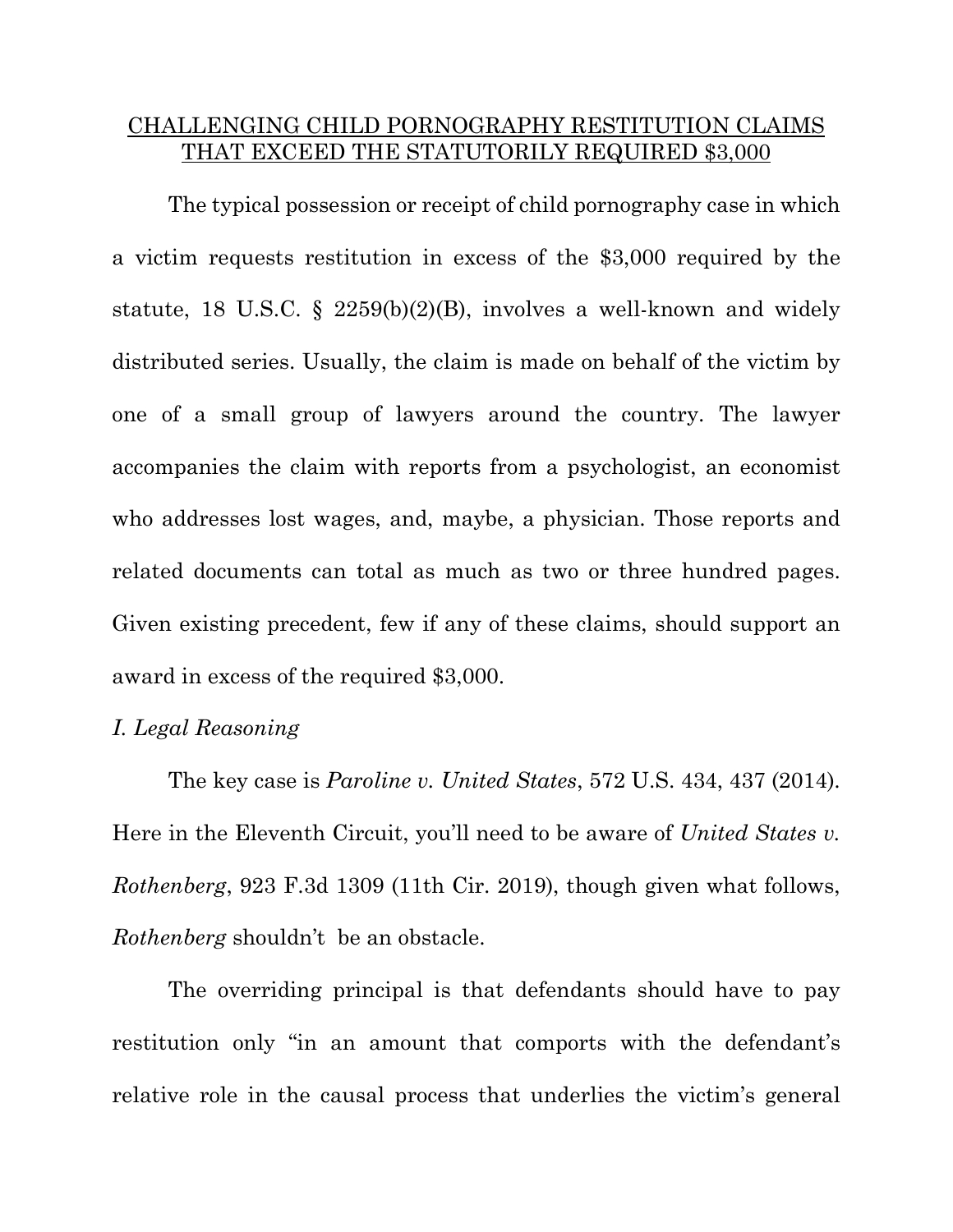losses." *Paroline*, 572 U.S. at 437. The "central concern of the causal inquiry must be the conduct of the particular defendant from whom restitution is sought," *id.* at 445, which incorporates "the bedrock principle that restitution should reflect the consequences of the defendant's own conduct, not the conduct of thousands of geographically and temporally distant offenders acting independently, and with whom the defendant had no contact." *Id.* at 455.

If you read the list of factors the Court suggests using in making this determination, you'll see the three that should determine the outcome: "the number of past criminal defendants found to have contributed to the victim's general losses; reasonable predictions of the number of future offenders likely to be caught and convicted for crimes contributing to the victim's general losses; any available and reasonably reliable estimate of [the broader number of offenders involved (most of whom will, of course, never be caught or convicted)];" *Id.* at 460.

Though not the scheme approved in *Paroline, c*ases such as *Rothenberg* tend to take the total claimed loss amount, which may amount to millions of dollars, and divide it by the number of restitution orders, be they from state or federal cases. *Rothenberg*, for example, gives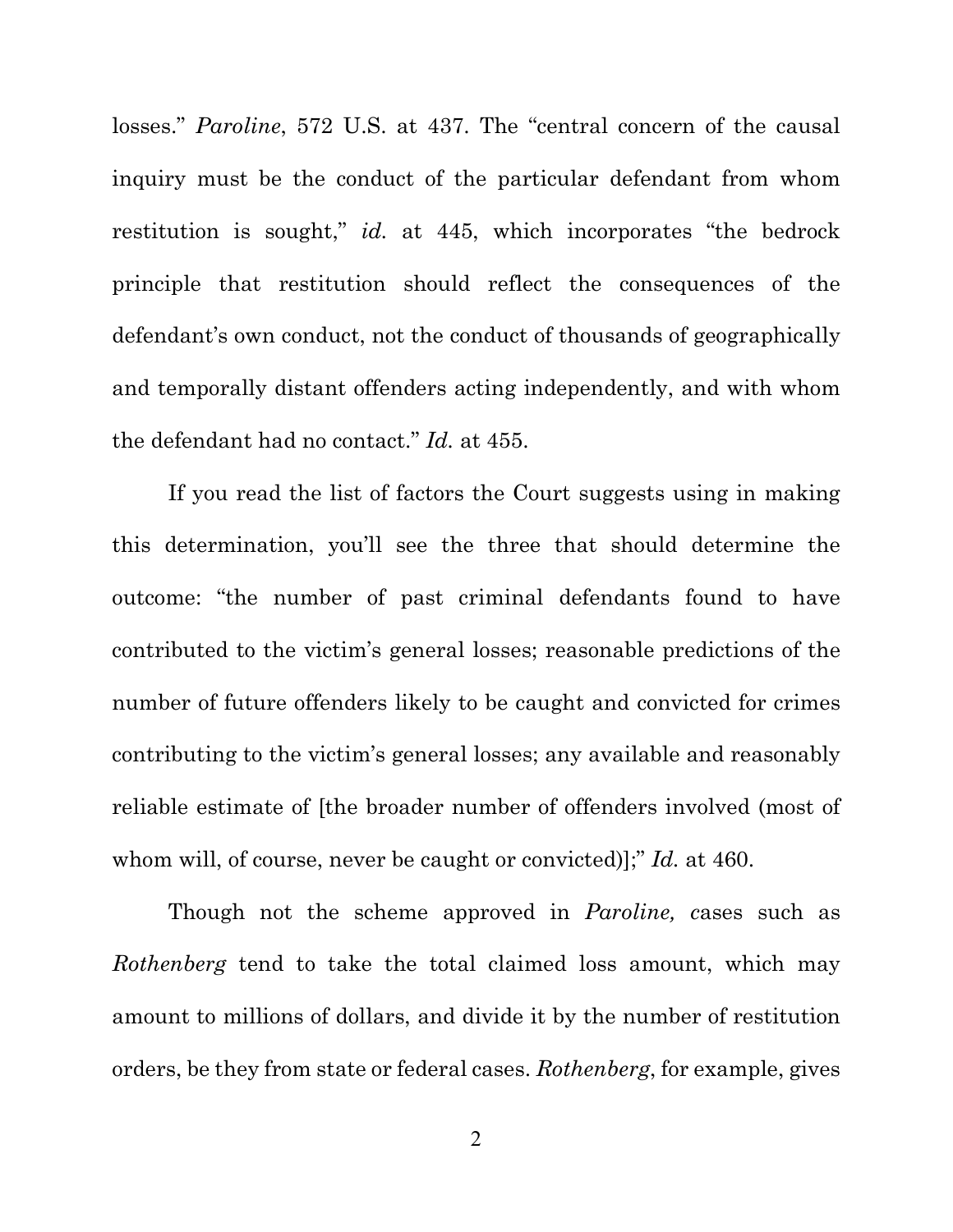lip service to *Paroline* and rejects the idea of dividing the loss amount by the number of restitution orders, the "1/n method." But in affirming eight of the nine restitution orders before it, the court seemingly abandoned the *Paroline* guardrails in favor of a result closer to the 1/n method. The underpinning is what other cases have stated explicitly, that "the *Paroline* framework is very difficult—if not impossible—to apply in practice." *United States v. Erickson*, 388 F.Supp.3d 1086, 1088-1089 (D. Minn. 2019). But it's not.

### *II. Victim Notification System*

The United States Justice Department, through its Victim Notification System (VNS), sends notices to the victims of child pornography when someone is arrested and prosecuted in federal court. There is an initial notice and additional notices as the case proceeds, and they've been sending the notices for years. The number of initial notices will exceed the number of restitution orders. In the three series I dealt with, one had 291 restitution orders, but 2,433 initial VNS notices; the second, 849 restitution orders and 4,688 initial VNS notices; and the third, 1,456 restitution orders and 9,339 initial VNS notices. In each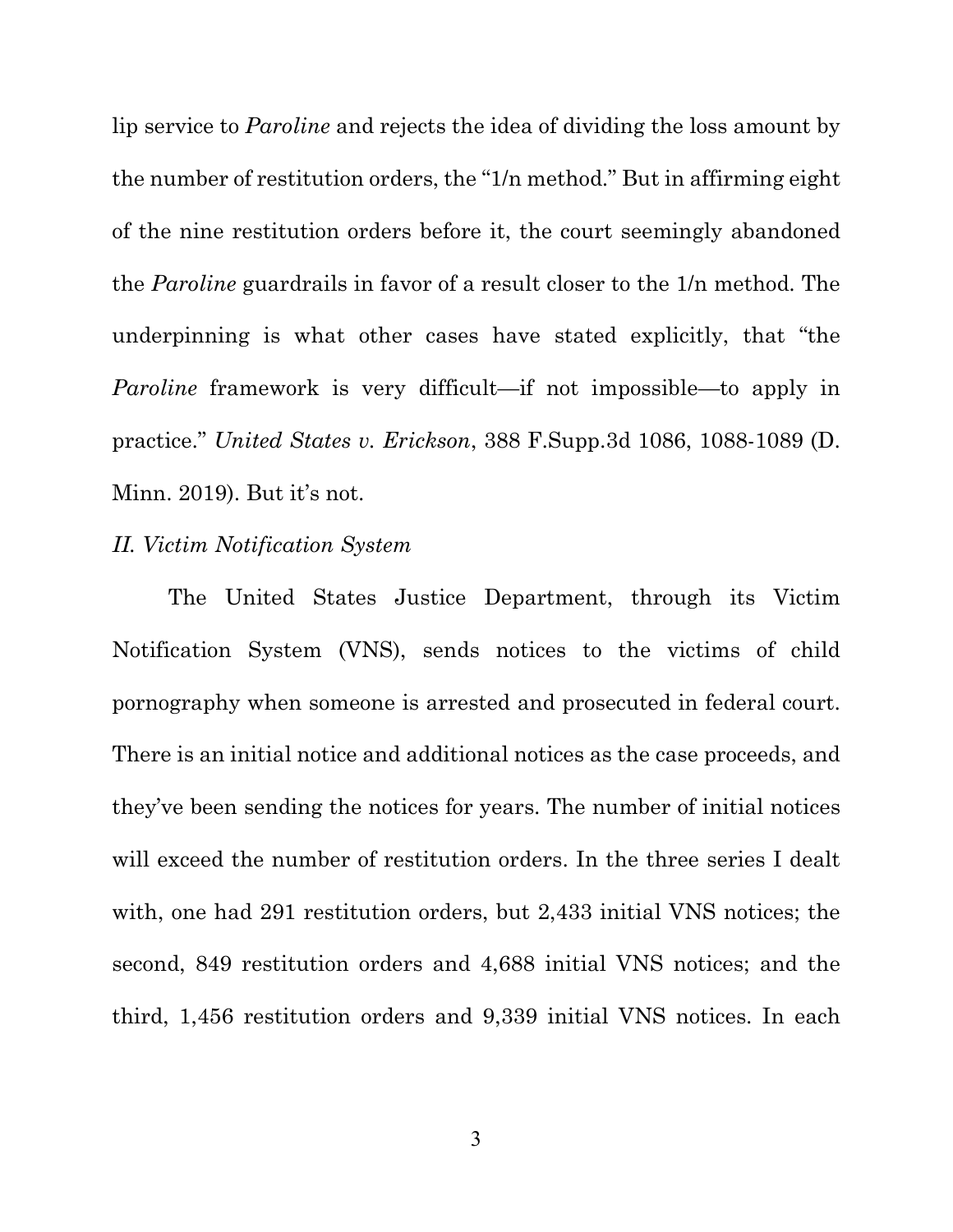instance, dividing the loss amount by the number of initial VNS notices brought the restitution amount below \$3,000.

But remember, the Justice Department sends VNS notices only in federal cases. Factor in the much larger number of state cases and even international cases, and the restitution obligation of any one defendant will be far below the \$3,000 minimum.

#### *III. Getting the Data*

You can ask the United States Attorney's Office to get the number of initial notices from the Justice Department. Surprisingly, there's an unresolved question of whether Rule 16's discovery provisions apply to sentencing hearings. *See United States v. Cordero-Perez*, 2015 WL 403231, \*6, n. 1 (M.D. Fla. Jan. 28, 2015); *but also United States v. Randall*, 2020 WL 4194003, \*5-6 (D. Nev. July 20, 2020). Still, local practice seems to treat the rule as if it applies.

Whether or not it does, the timely production of the information depends upon the speed the Justice Department is willing and able to act. In my case, it made more sense to subpoena the information. The subpoena gives you a set deadline and provides a ready path to resolution should the Justice Department challenge the request.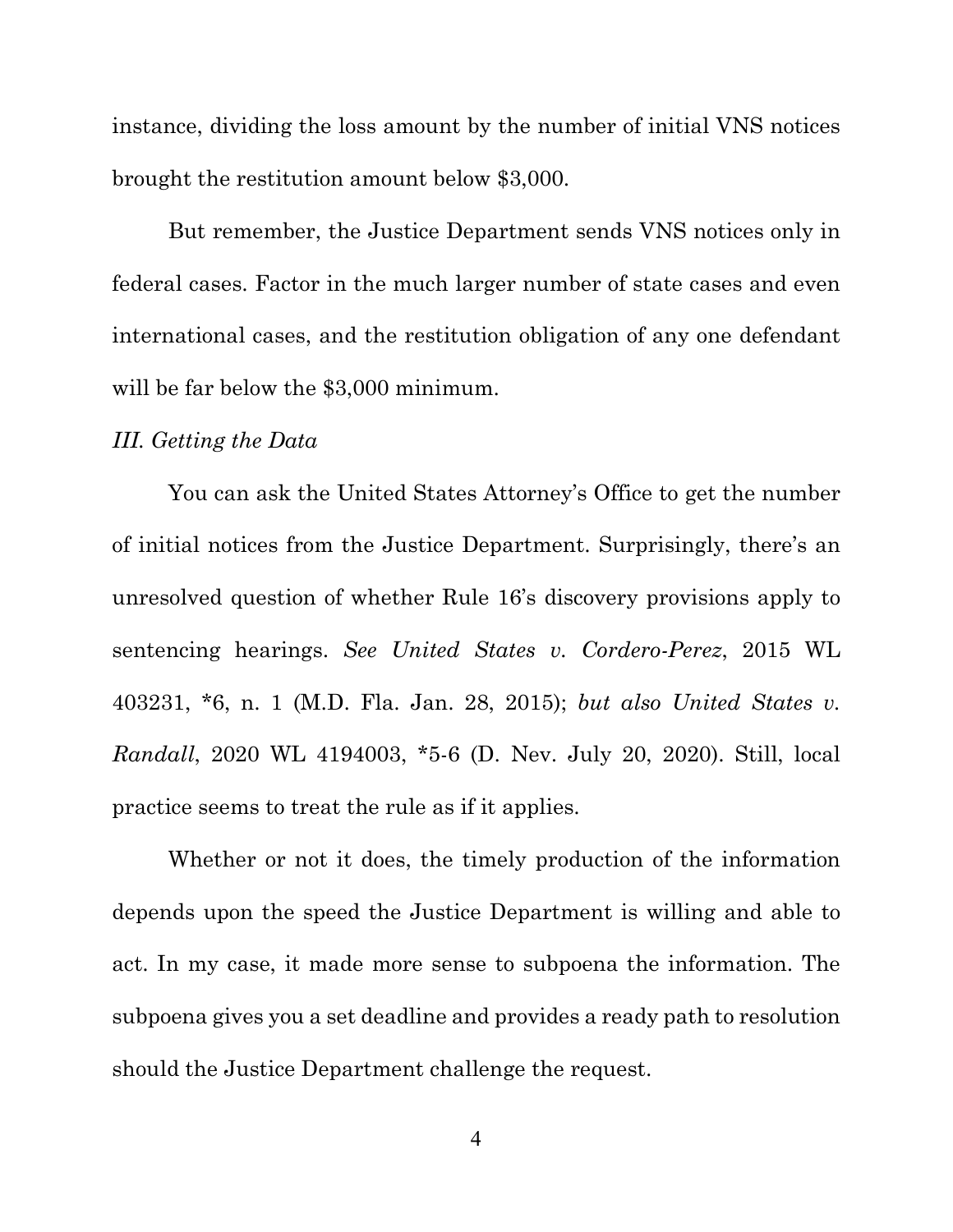If you send a subpoena, send a subpoena duces tecum (Fed.R.Crim.P 17(c)) to: Jeff Alabaso, Program Manager, United States Department of Justice, 950 Pennsylvania Avenue, Washington, D.C. 20530, requiring him to produce the number of initial VNS notices for the victim portrayed in the particular series. When I sent mine, we were still in the pandemic, much of the Justice Department was working from home, and they were accepting subpoenas through the mail. You'll have to check to see if they still are.

## *A. The Touhy Regulations*

Because you are sending a subpoena to an employee of the Justice Department, you must comply with the "Touhy regulations," found at 28 C.F.R. §§ 16.21-16.26. You'll need to read the provisions, but it amounts to providing the "originating component" with a summary of the expected testimony, an explanation as to why it is relevant, and a request for authorization for the employee to appear. Copies of the letter need to go to your District's U.S. Attorney and the Assistant U.S. Attorney prosecuting the case. In criminal cases the "originating component" is the Assistant Attorney General in charge of the Criminal Division. My letter went to: Kenneth A. Polite, Jr., Assistant Attorney General, Criminal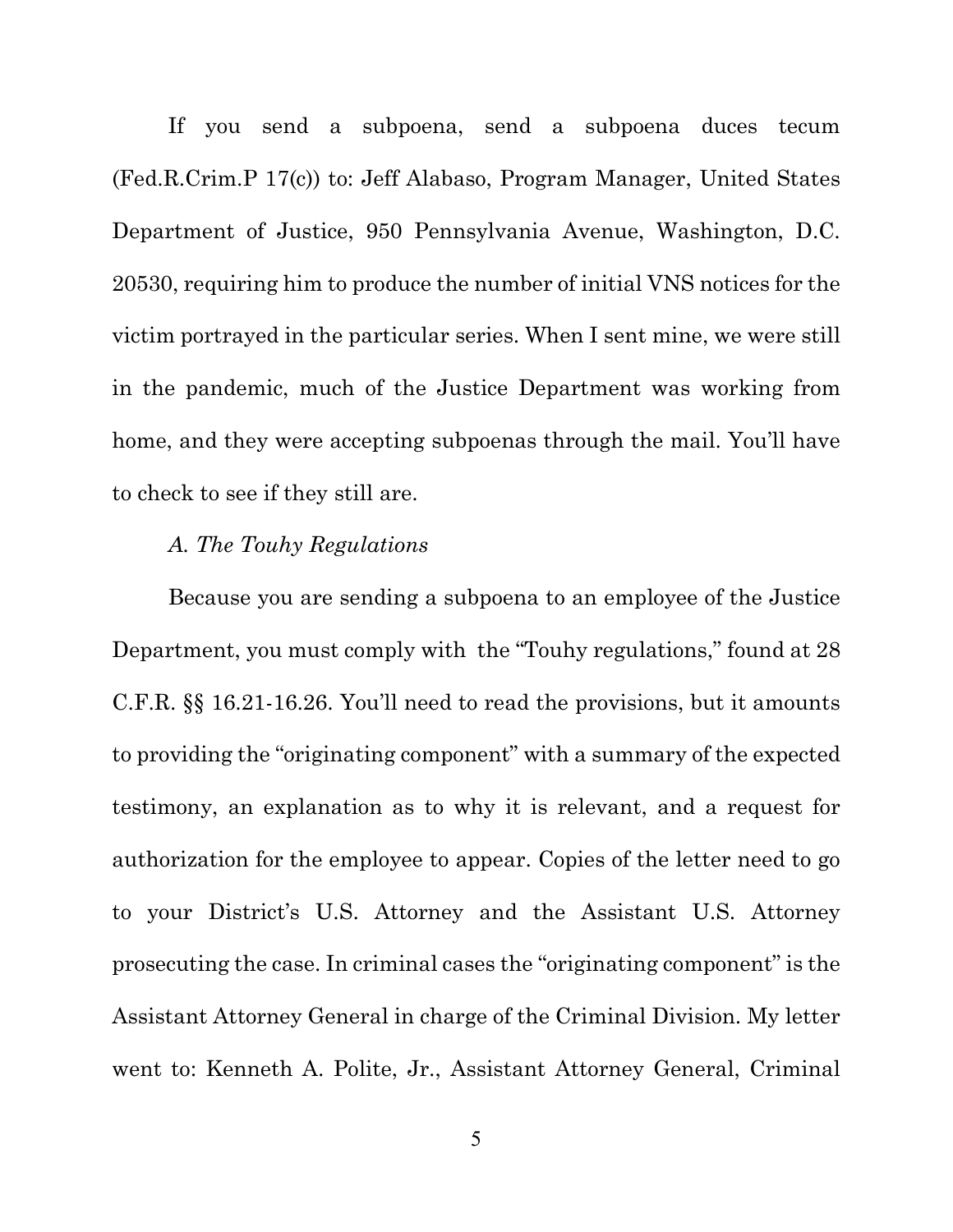Division, Executive Office of the United States Attorneys, United States Department of Justice, 950 Pennsylvania Avenue, NW, Room 2242, Washington, D.C. 20530-0001.

Once the subpoena is delivered, you can, of course, agree to forego Mr. Alabaso's appearance in exchange for the data, which I did, though I didn't get the data until we walked into court for the restitution hearing.

#### *B. State Data*

In all likelihood, the VNS information will get you below the \$3,000. But you can do more. You can provide an estimate of the number of state defendants who have viewed the images. Call Paul Flemming, the State Courts Administrator's Public Information Officer. He's in Tallahassee at: 500 S. Duval Street, Tallahassee, FL 32399-1900. You can reach him by phone at: (850) 922-1187 or (850) 631-0913. You want the number of prosecutions/arrests for a violation of Florida's possession of child pornography statute, Fla. Stat. § 827.071(5). I made the mistake of picking a year during the pandemic and ended up with a lot of arrests but few sentencings. My advice would be to ask for the data in 2019. After an exchange of emails, he'll get you, within a couple of weeks, a "delimited file of data." Unless you have more technology abilities than most of us,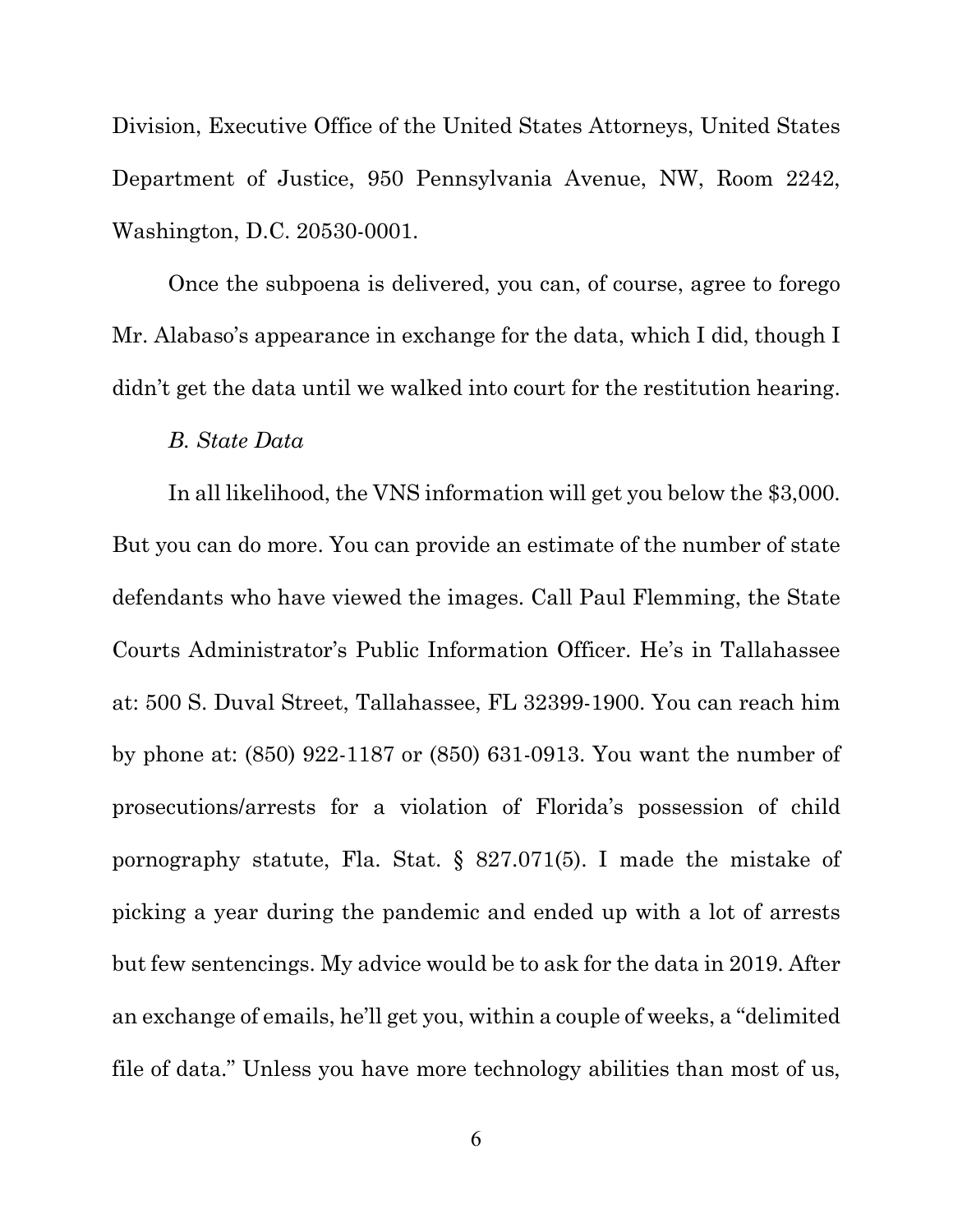you will need some tech help in pulling out what you need – the number of defendants sentenced that year for the offense. It's not that complicated if you know what you're doing, but you have to know what you're doing.

#### *C. Extrapolation*

Florida's population represents about 1/15th of the nation's, so if you'll multiply the Florida number by 15, you'll have a rough estimate of the number of individuals sentenced nationwide for possession of child pornography in a given year. If, for example, Florida state judges sentenced 10,000 defendants, it's reasonable to assume state judges from around the country sentenced 150,000 defendants.

The United States Sentencing Commission's Sourcebook provides the number of defendants sentenced under §2G2.2 of the Sentencing Guidelines, the section applicable primarily to possession of child pornography. From 2015 to 2020, the number ranges from 415 to 521. Pick an average or the number from the year corresponding to the state data, and, if you divide that into the number of state cases, you'll have the ratio of state to federal cases (the multiplier). Then, if there are X number of federal defendants who have viewed the images, i.e., been the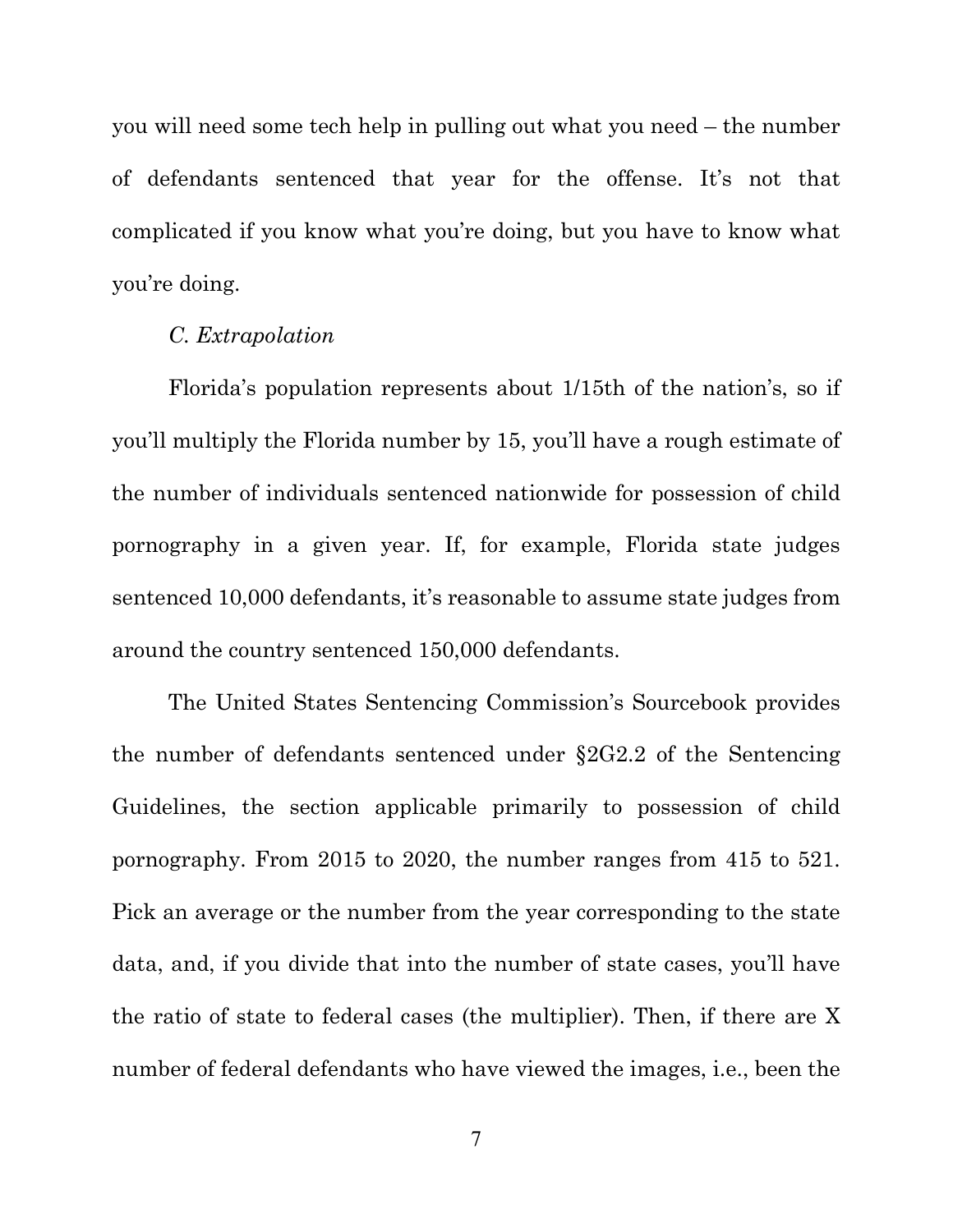subject of the VNS notice, you can use the multiplier to estimate the number of individuals in the United States who, over the years, have viewed the images.[1](#page-7-0) The number should be big enough to drive the restitution amount far below the \$3,000 threshold.

# *III. Challenging the Reports*

If you want to go farther and spend the time and money, you can hire experts and challenge the accuracy of the medical and psychological claims used to arrive at the loss amount. Most defendants don't, however, as most are indigent, will never be able to pay the restitution, and the cost of the experts may well exceed the restitution request. But the result is that the content of the reports submitted by the lawyers representing the victims are rarely litigated and, therefore, untested. My experts were critical of the conclusions reached by the psychologist and physician retained by the victims' lawyer.

<span id="page-7-0"></span><sup>&</sup>lt;sup>1</sup> If you use the  $150,000$  suggested above and divide by a representative number of federal defendants sentenced in a given year, say 500, the result is 300, meaning that for every one federal defendant, there are 300 state defendants. And if over the years, 2,000 federal defendants have viewed the particular series, it's reasonable to assume the number of state defendants would equal 2,000 x 300 or 600,000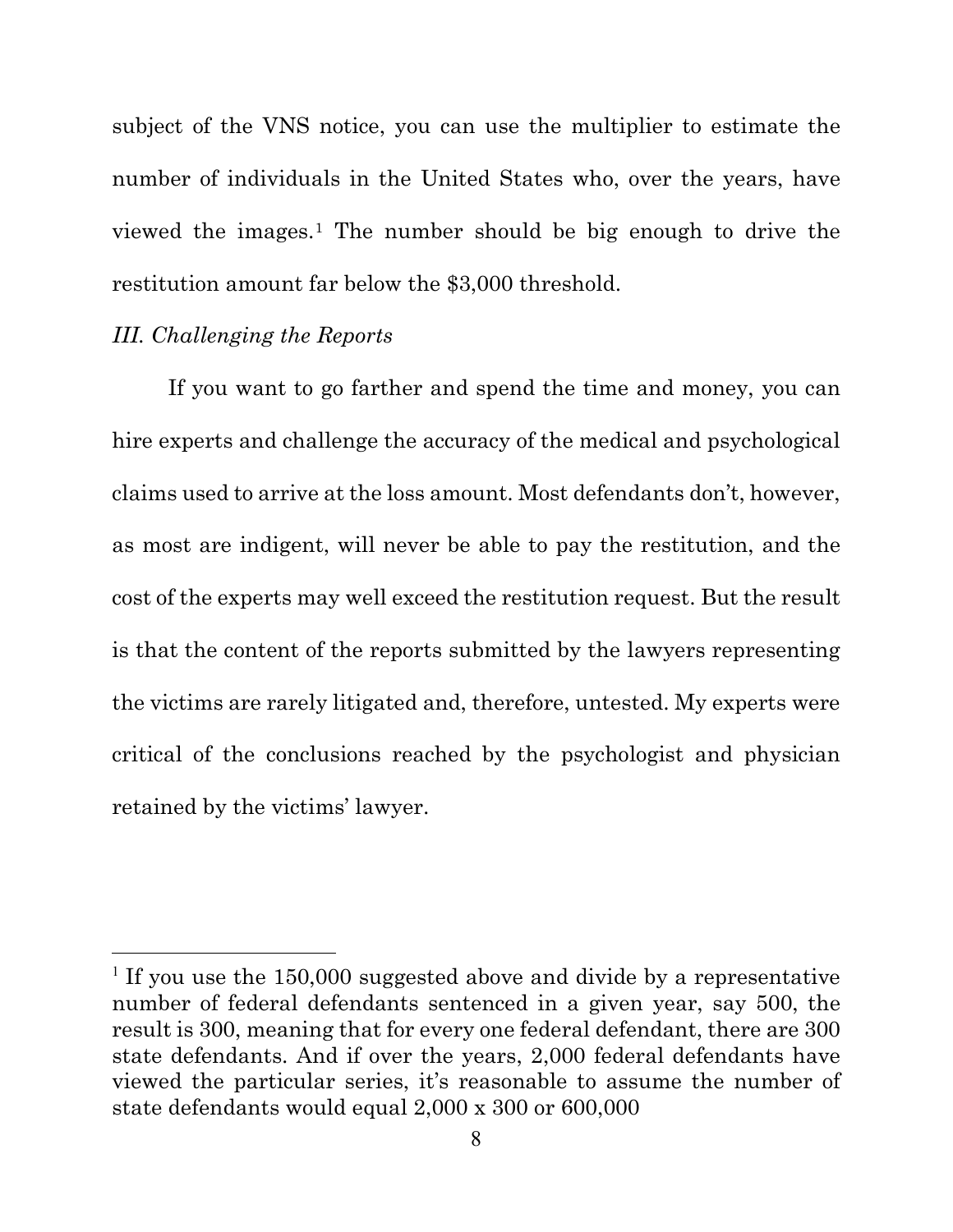### *IV. The Paroline Factors*

Your estimate as to the number of those who have viewed the series, be it just the federal number or that number plus an estimate about state defendants, will give you one of the *Paroline* factors—"the number of past criminal defendants found to have contributed to the victim's general losses." *Paroline*, 572 U.S. at 460. That number should be high enough, but you can multiply it by almost any number to arrive at the other factors: "reasonable predictions of the number of future offenders likely to be caught and convicted for crimes contributing to the victim's general losses; [and] any available and reasonably reliable estimate of [the broader number of offenders involved (most of whom will, of course, never be caught or convicted.)" *Id.* Surely a factor of 10 would be a conservative number in either instance. And, again, these images are viewed by individuals around the world, so the numbers have to be extraordinarily high.

Bear in mind, *Paroline* suggests other factors: "whether the defendant reproduced or distributed images of the victim, whether the defendant had any connection to the initial production of the images; how many images of the victim the defendant possessed, and other facts